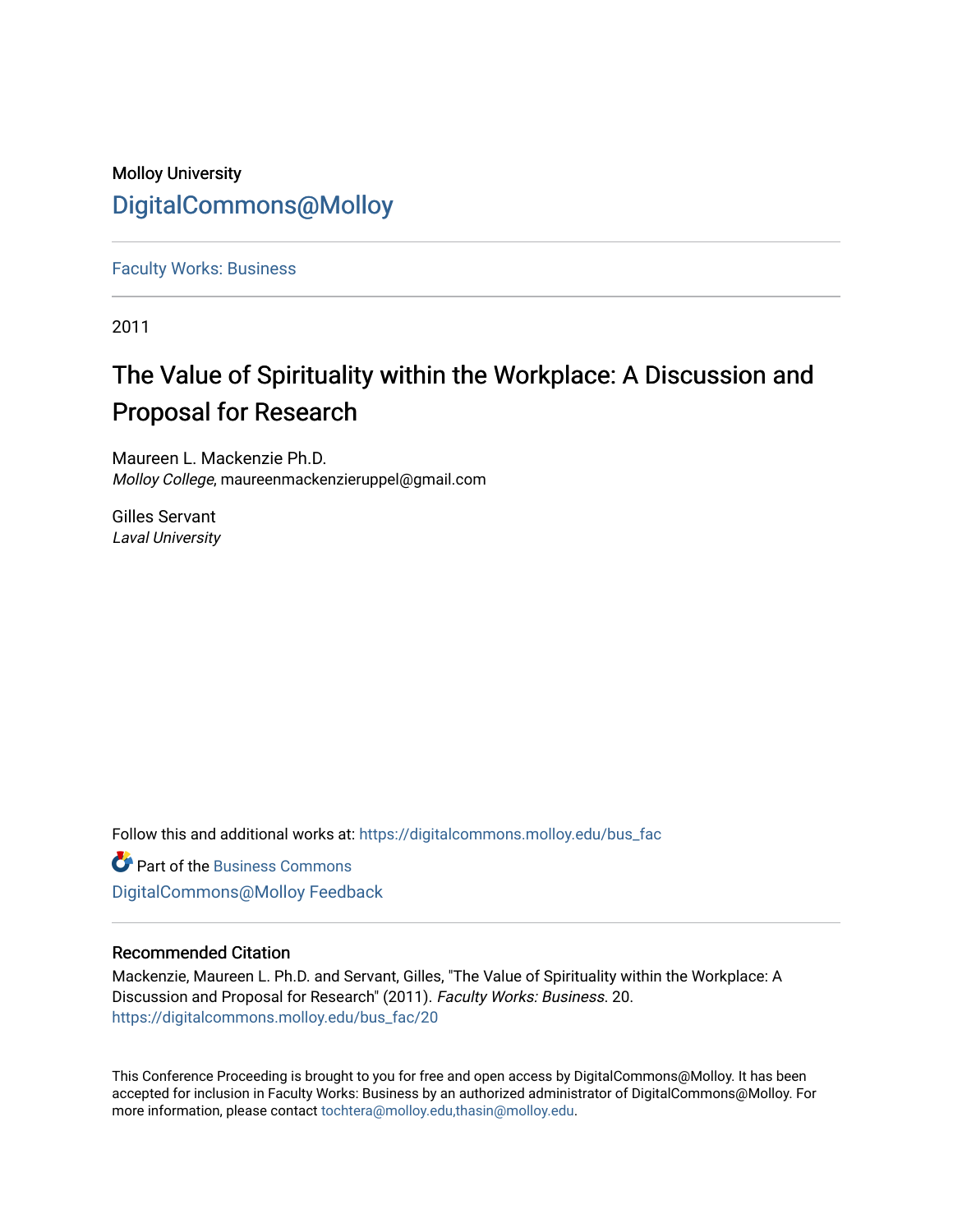# **THE VALUE OF SPIRITUALITY WITHIN THE WORKPLACE: A DISCUSSION AND PROPOSAL FOR RESEARCH**

Maureen L. Mackenzie Associate Professor of Management and Leadership Townsend School of Business, Dowling College, Oakdale, NY 11777 mackenzm@dowling.edu

> Gilles Servant Graduate Student Laval University, Quebec City, Canada ServantGilles@yahoo.ca

# **ABSTRACT**

This paper considers the definitions of workplace spirituality, its value, and how the defining foundational concepts are manifested within organizations today. Also, if there is value, what is the process of educating future leaders so that they are prepared to create and sustain workplace spirituality as part of the cultural fabric of their organizations? Last, there is a call for dialogue between management practitioners and theorists as to whether the phrase, *Workplace Spirituality*, can thrive within the management practitioner's vernacular. Perhaps it is more effective to refer to the workplace spirituality concepts under their covert labels and avoid using the controversial "S" word. **Keywords**: leadership, management, spirituality, religion, manageremployee interaction, organizational behavior, spiritual philosophies.

# **INTRODUCTION**

The discipline of management has continuously responded to its changing environment. As issues of diversity, gender equality, etc., emerged as social issues, with the potential to influence employee productivity, leadership strategies adapted. For example, years ago a discussion of "stress at work" was perceived as soft, negative, and weak. In a short time the work-stress conversation found its way into mainstream management discussions.

The goals of management have not change; the foundational philosophy of the management discipline is getting the work done, achieving organizational goals, and meeting stakeholder needs. Often companies will suggest that their stakeholders include clients, shareholders, and employees, but employees often have the least influence in the boardroom. Yet, without engaged employees, neither shareholder nor client will be satisfied (Jain 2011).

Management tactics may need to once again respond to recognize the modern worker and the emerging discussion of spirituality and the workplace. (Pawar 2009; Driscoll and McKee 2007; Sheep 2006; Leigh 1997). Essential to this discussion is the understanding that Spirituality is not religion (Leigh 1997). Rather, spirituality is part of the fabric of individuals, and individuals populate organizations. Managers are certainly not expected to become religious leaders, but rather to recognize the need many employees have for meaningful work and to feel connected to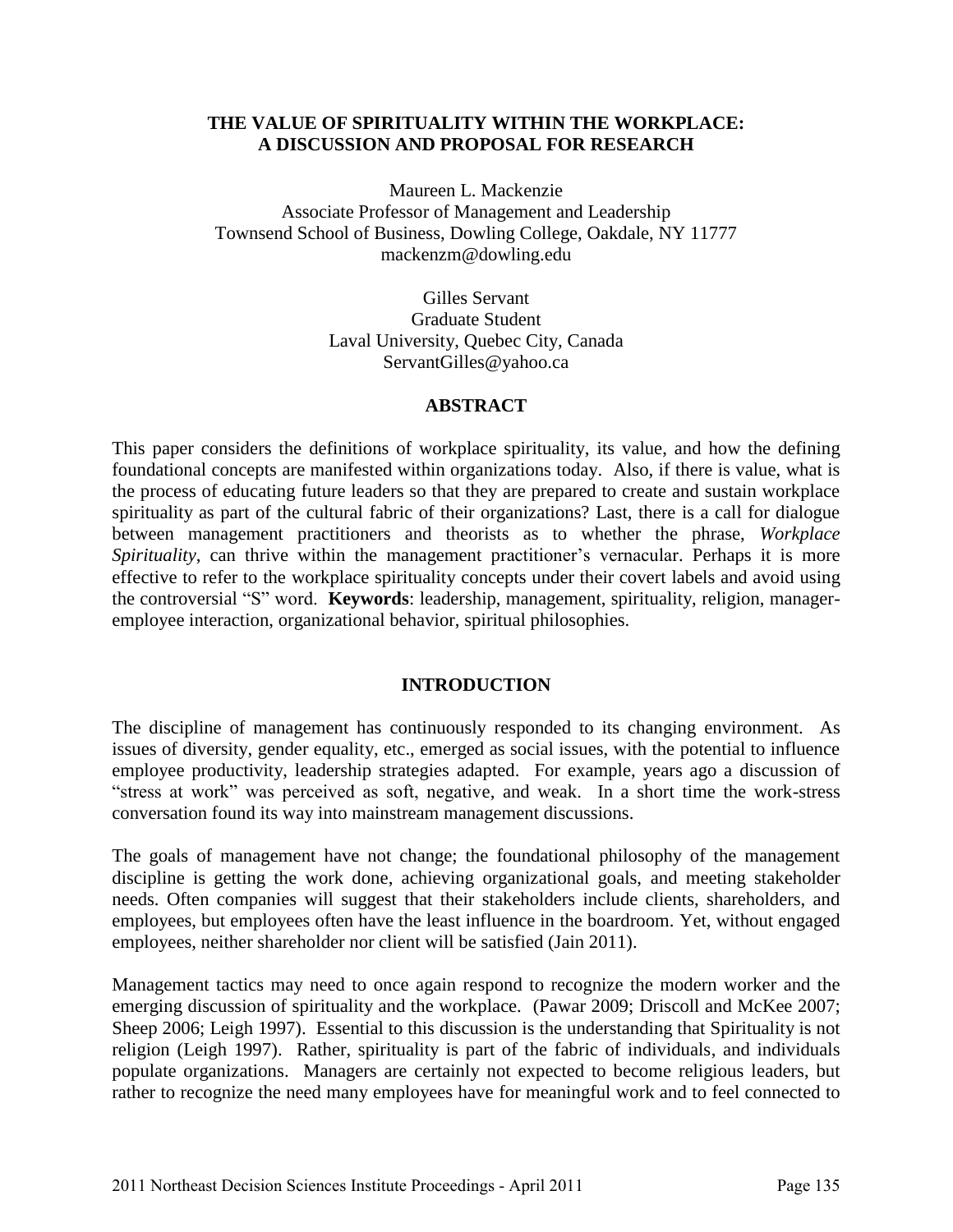each other and to their environment. (Milliman, Ferguson, Trickett and Condemi 1999; Pawar 2009; Sheep 2006).

This paper considers the definitions of workplace spirituality (WS), lessons gained from the spiritual philosophies, the value of WS, and how the defining WS foundational concepts are manifested within organizations today. Also, if there is value, what is the process of educating future leaders so that they are prepared to create and sustain workplace spirituality as part of the cultural fabric of their organizations?

# **BACKGROUND**

Workplace spirituality emerged with perceivable interest in the early 1990s with books and articles published in respected journals, such as: *Journal of Managerial Psychology*, *Journal of Management Inquiry*, *Journal of Management Education*, and *Journal of Organizational Change Management* (Giacalone and Jurkiewicz 2010). The introduction of the Special Interest Group (SIG), *Management, Spirituality, and Religion*, within the Academy of Management, provided a respected venue for emerging research.

Pawar's (2009) research identified four foundational concepts upon which workplace spirituality can stand. They are Transformational leadership, Organizational Citizenship Behaviors, Organizational Support, and Procedural Justice. Pawar tracked these four concepts back to their founding disciplines, then their emergence in the field of Organizational Behavior, and finally linked them together within the emerging discipline of Workplace Spirituality (WS). Pawar's findings place WS as an important sub-discipline of the well-established discipline of Organizational Behavior.

Giacalone and Jurkiewicz show the research links between WS and other disciplines. The links include: Agency theory (self direction, individual existence), Ethics and social responsibility (moral behavior), Materialism (importance of possessions), Work values (importance given to particular work-related outcomes), Workaholism (excessive time spent at work which leads to detrimental life outcomes), Servant leadership (leadership that serves others), and Work-life balance (establishing greater equality in time spent at work and home), to name a few. (Giacalone and Jurkiewicz 2010, 17-18).

Leigh (1997) highlights stories of corporate programs and CEO testimony that suggests that "there is a new connection happening in many organizations between employees and management that is resulting in a happier workforce and real bottom-line improvements." (Leigh 1997, 26). Briskin suggests that "soul and self are inextricably linked to who we are both inside and outside of the workplace" (Cohen 1997, 57).

On the other hand, Pava (2003) concluded, after the review of popular books on WS, that satisfactory models of legitimate workplace spirituality have *not* been found because of the restrictive definitions of spirituality. Unfortunately, spirituality is too closely linked to religion, which has no place in the business world. Some feel that drawing spirituality into the workplace is divisive, excludes those who are not part of a particular tradition, can cause abuses, and may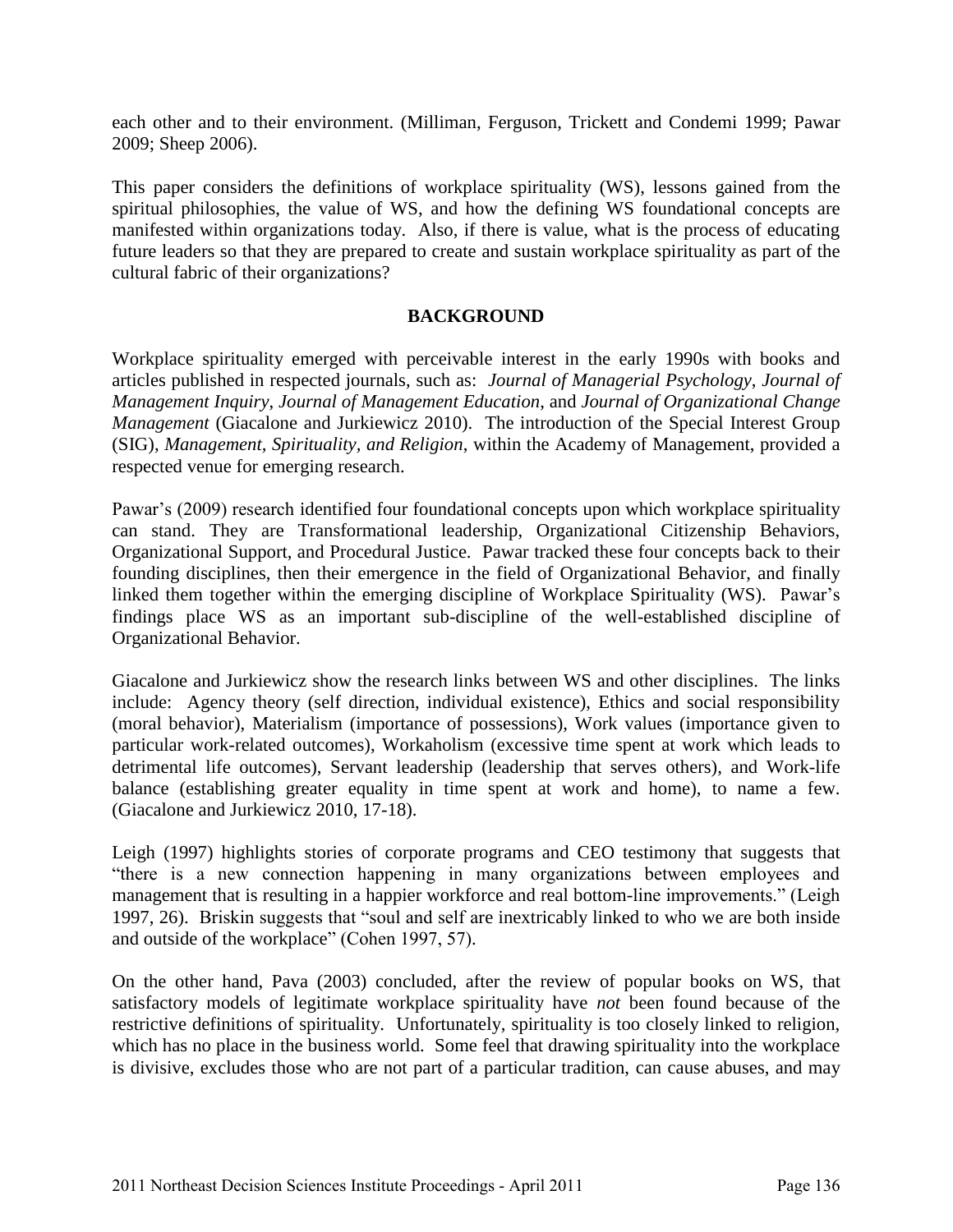lead to the manipulation of employees (Mitroff and Denton 1999; Karakas 2010, Giacalone and Jurkiewicz 2010).

Separating workplace spirituality (WS) from religion has been a strong focus within the literature. Giacalone and Jurkiewicz stress that WS must be separated from the "faith blanket in which it is frequently cloaked" (2010, 4). They further suggest that the work to separate WS from religion is "equivalent to surgically dividing conjoined twins" (Giacalone and Jurkiewicz 2010, 4).

Ultimately the workplace spirituality literature can be summarized into the employee's search for meaningful work, a workplace community, and transcendence of self-interest. (Karakas 2010; Pawar 2009).

# **DEFINITIONS FOR SPIRITUALITY AND WORKPLACE SPIRITUALITY (WS)**

There are a range of definitions for workplace spirituality (WS). Karakas (2010) stated that there are more than 70 definitions of WS. What makes it more difficult is that there are no standard definitions for the root word, spirituality. Definitions of spirituality include concepts such as inner consciousness; enlightenment; "a specific form of work feeling that energizes action;" and a worldview with a path (Karakas 2010, 91). Karakas distinguishes spirituality from religion by characterizing it as a "personal, inclusive, non-denominational, universal human feeling; rather than an adherence to the beliefs, rituals, or practices of a specific organized religious institution or tradition" (Karakas 2010, 91).

Ultimately, spirituality can be referred to as the deepest values and meanings by which a person lives. Spirituality often is characterized by a need to feel connected to other people, the environment, and to some higher reality. Workplace leadership would *not* address the connectedness an individual worker may or may not have to a higher reality, but certainly it would address the employee's need to connect to a meaningful organizational goal, to the environment, and to others in the workplace (Pawar 2009; Duchon and Plowman 2005). An employee spends a majority of his or her waking hours at work; as a result, this desire to feel connected to others, and to the environment, will pervade the workplace. Leaders must articulate how their organization's work is beyond economic purposes and serves a larger social purpose. This articulation of transcendence will help the employee know how he or she is instrumental in the organization and how his or her work supports that social purpose (Giacalone and Jurkiewicz 2010).

Daniel (2010) pulled together the following definitions Workplace Spirituality (WS):

- The recognition that employees have an inner life that nourishes and is nourished by meaningful work that takes place in the context of community (Ashmos and Duchon 2000, 137).
- A framework of organizational values evidenced in the culture that promotes employees' experience of transcendence through the work process, facilitating their sense of being connected to others in a way that provides feelings of completeness and joy (Giacalone and Jurkiewicz 2003, 91).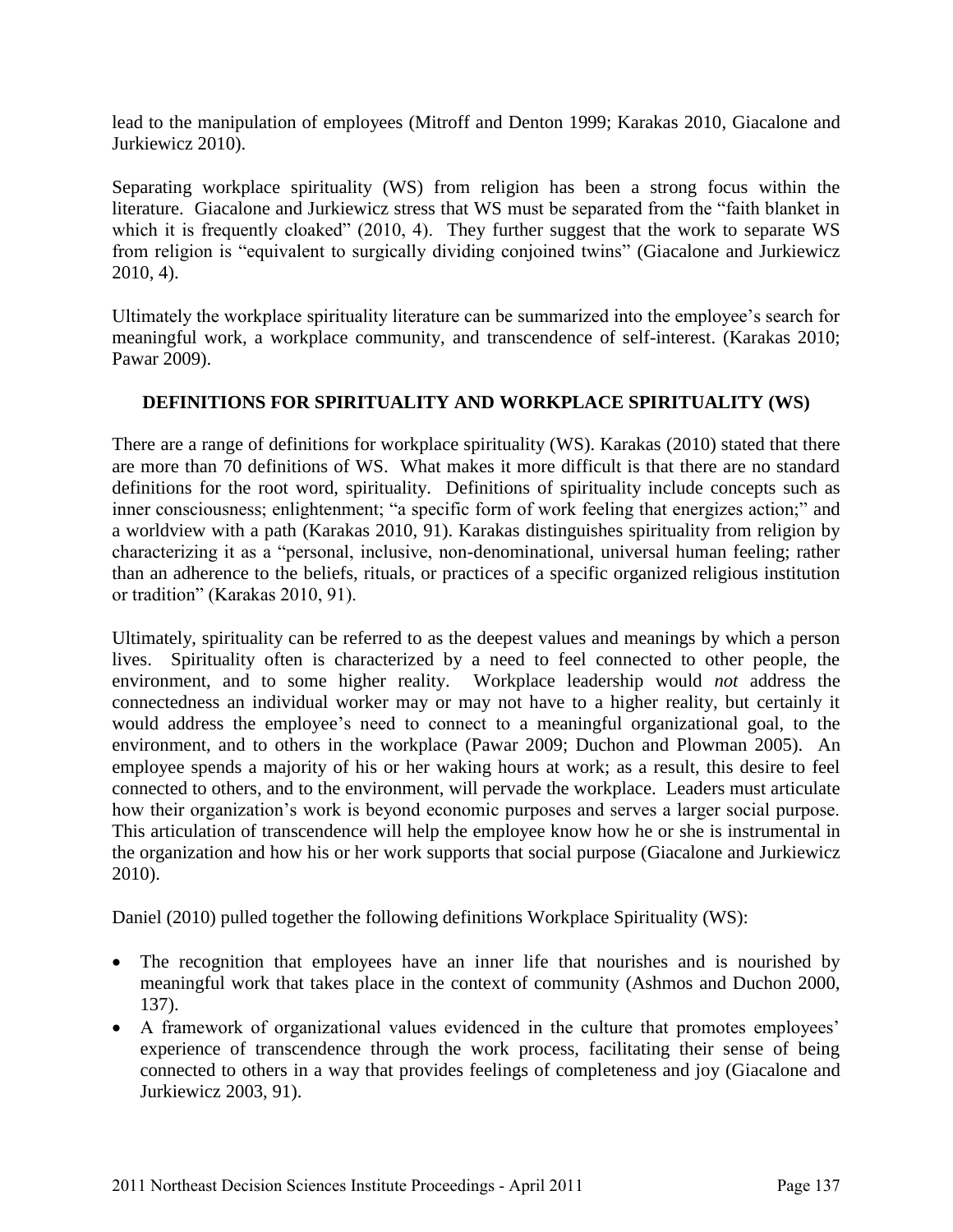• Spirituality in the workplace is an experience of interconnectedness and trust among those involved in the work process, engendered by individual goodwill; leading to the collective creating of a motivational organizational culture, epitomized by reciprocity and solidarity and resulting in an enhanced overall performance, which is ultimately translated in lasting organizational excellence (Marques 2005, 285).

Grzeda and Assogbavi (2011, 239) offer the following working definition for spirituality in management: It "consists of those management behaviors driven entirely by spiritual values, teachings, or beliefs, regardless of their source, creating connections between behavior and personal spiritual meanings which are cognitively acknowledged and affectively valued by the manager."

Marques, Allevato and Holt (2008, 85) developed a working definition that states, "spirituality in the workplace is an experience of interconnectedness among those involved in the work process, initiated by authenticity, reciprocity, and personal goodwill engendered by a deep sense of meaning that inherent in the organization's work; and resulting in greater motivation and organizational excellence."

Giacalone and Jurkiewicz (2010, 5) suggest that the lack of consensus around a conceptual definition for workplace spirituality hampers scientific study. Leigh (1997, 27) further suggests that "no one definition can encompass this entire phenomenon" but it can be said that there is an emphasis by corporate leaders to develop values-based businesses and to "recognize the need to help create meaning and purpose for their employees, and to link an organization more closely with its workforce."

# **SYNONYMS FOR CONNECTIVITY AND SPIRITUALITY IN THE WORKPLACE**

As an organizational behavior professor, could you walk into your classroom and ask your graduate students if they value: fairness in organizations (procedural justice), the ability of their leaders to inspire employee loyalty, the influence to get employees to collectively work toward the higher order goals of the organization (transformational leadership), to create an organization that cares about the employee's well-being and contributions (organizational support), and sustains employee actions that benefit others without seeking a direct reward (organizational citizenship behaviors)? We suggest that those graduate students would agree whole-heartedly. Yet, would you be as successful to gain these graduate students' agreement if you asked them if they support workplace spirituality? Research shows that people are mixed on how they view the concept of spirituality and its relationship to formal religion. Mitroff and Denton (1999) found that 60% of their subjects viewed spirituality positively, while the remainder held negative views of spirituality as religion. Leigh (1997) found after interviewing CEOs that they prefer *not* to use the "S" word, referring to spiritual or spirituality.

Pawar (2009) found that the four OB concepts of procedural justice, transformational leadership, organizational support, and organizational citizenship behaviors, are foundational to workplace spirituality. Relevant is the insight that leaders "do *not* explicitly use the term spirituality or workplace spirituality. Rather, they include a different set of explanations for employee transcendence of immediate, narrow, or economic self interests" (Pawar 2009, 254). Pawar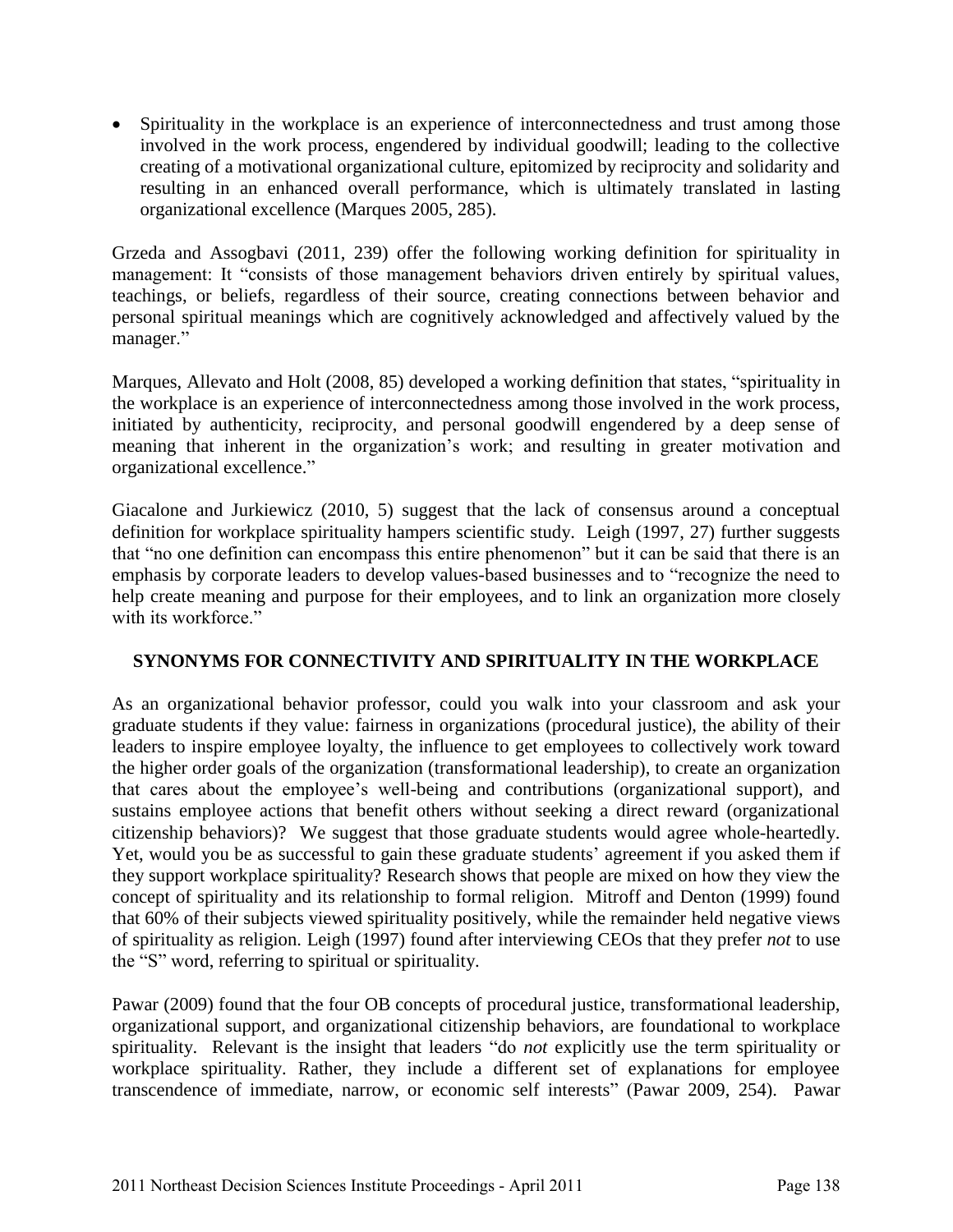further suggests that synonyms for workplace spirituality (WS) include: employee transformation, social exchange, reciprocity and more (Pawar 2009, 254).

In summary, theorists and practitioners have created new terms that describe the support of the modern workplace. Concepts such as team building, social responsibility, diversity, participative management, servant leadership, job enrichment, theory Y, workplace integrity and of course, business ethics, can be weaved together to describe our professional and human need to transcend self-interest, feel part of something larger, and to connect to other human beings, even within the workplace (Pawar 2009, Sheep 2006). The term spirituality mixed into the workplace vernacular may find sufficient resistance to keep it solely within the pages of academic journals.

# **IS THERE VALUE FOR SPIRITUALITY WITHIN THE WORKPLACE?**

It is not our intent to tie religion to workplace spirituality as we do not expect religion to enter the work environment. The U.S. founders had the insight that religion was personal and our individual rights were worthy of protection. No collective religious beliefs should influence the capitalistic nature of a country that allows each person to benefit from the sweat of his or her own brow. That being said, we *do* wish to discuss the lessons which the spiritual philosophies and religions can offer to management theorists and practitioners. Also, there are other management philosophies that address these same issues of connectivity yet do not use the word spirituality. Business ethics, social responsibility, organizational culture and climate, transformational leadership, organizational citizenship behavior, organizational justice (Pawar 2009), valuing diversity, sustainability, connectedness, and conscientiousness, are all terms that have found a home in the workplace. No fear is attached to using these words and phrases at work; they all represent valued enhancements to organizational life.

Sheep (2006) cited Mitroff and Denton's Spiritual Audit of Corporate America (1999) when suggesting that there is evidence that leaders who consider their organizations to be spiritual, also see their businesses as more ethical. Garcia-Zamor (2003) suggested that "bringing spirituality into the workplace could create a different organizational culture in which the employee would be more satisfied and would have an improved performance" (Daniel 2010, 445). Although some scholars suggest that spirituality should be an end in itself and not be used to improve profits, there is a trend toward recognizing WS as tool to engage employees and improve performance, ultimately impacting organizational results (Karakas 2010, 92).

Karakas (2010) reviewed close to 140 workplace spirituality (WS) articles, specifically seeking insights on whether WS supports performance results at work. The findings are well summarized suggesting that WS enhances the employee's quality of life and well-being, helps the employee find meaning and purpose at work, and offers the employee a feeling of being connected to a community. The culture of the organization has a primary influence on the employee's perception of community, connectedness, and spirituality. Reder's (1982) conclusions were cited as "unequivocally" suggesting that "spiritually-based organizational cultures are the most productive and that by maximizing productivity they confer organizational dominance in the marketplace" (Giacalone and Jurkiewicz 2010, 6). Further it has been shown that cultural factors related to workplace spirituality override the economic-political influences on the employees' productivity (Giacalone and Jurkiewicz 2010).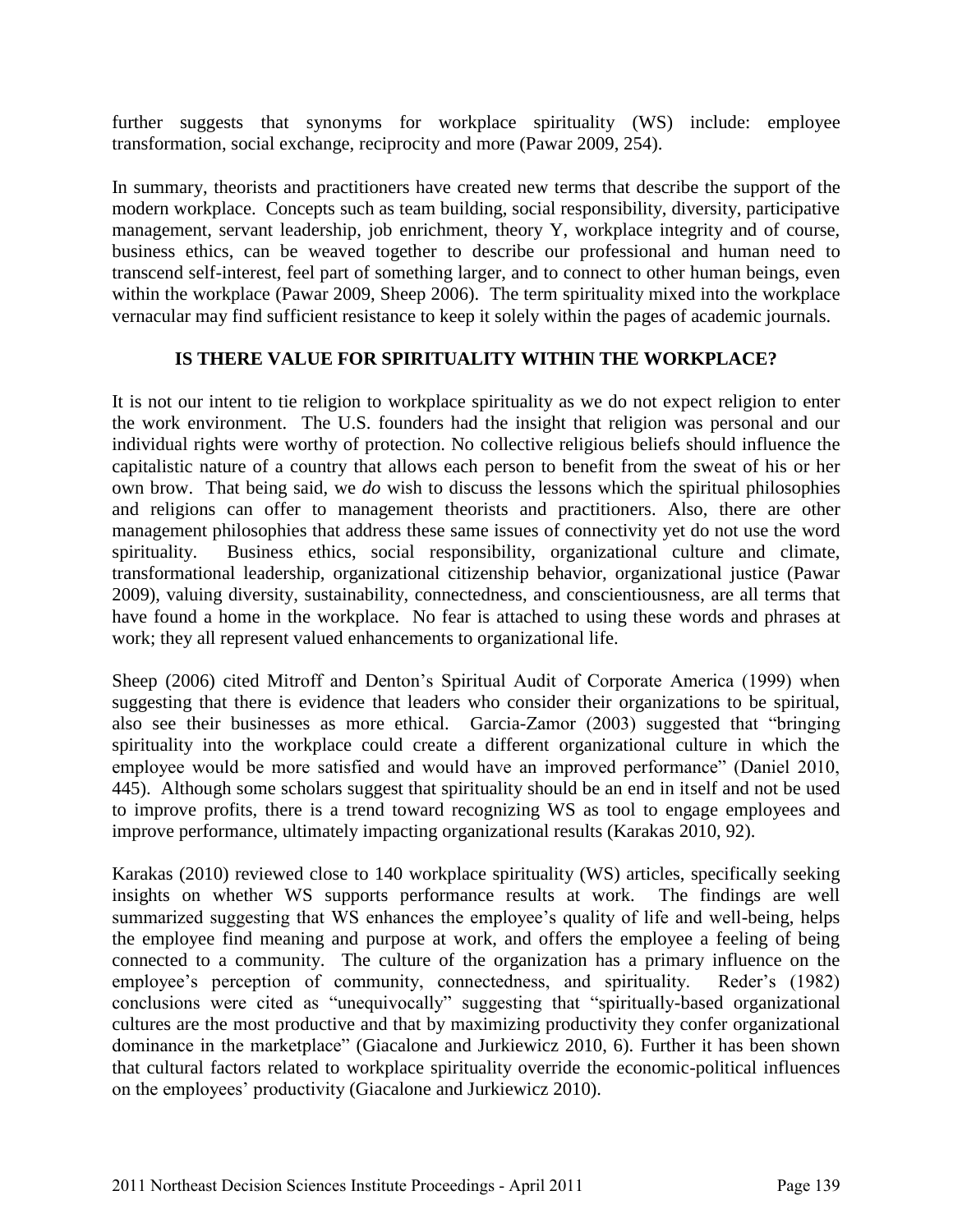Giacalone and Jurkiewicz (2010, 20) suggest that scientific research within the discipline of WS will bring improvements to workplace life, as long as they are "unfetted by legal and religious phobias." They identified the potential benefits that may emerge from successful collaboration and controlled study of WS and its impact on organizations. These potential areas of benefit include: Recruitment (how do we recruit candidates who desire a spiritual work environment), ethics (increased ethical decision making), creativity and innovation (are spiritual workers more creative?), public relations (repercussions for those accepting or rejecting spirituality), leadership (is job satisfaction influenced by spirituality), work-family issues (what is the relationship to work-life balance and spiritually at work?), and motivational/reward systems (are spiritual workers motivated by different factors than non-spiritual employees?).

# **LESSONS FROM SPIRITUAL PHILOSOPHIES AND RELIGIONS**

We have stressed the controversy around the linkage of religion to spirituality within the workplace. There is no doubt that practitioners should not use religious rituals within their business practices, but the lessons that can be gained from these rich and deep spiritual philosophies can be translated into practices that business leaders can use to draw together the spiritual beings at work.

# **Sacred Pipe = Management Consensus**

The Lakota's Sacred Pipe is the instrument used to ensure that all who meet come in peace. The Lakota's are a native tribe in the US, members of the Sioux tribe; their strength severely diminished since the  $19<sup>th</sup>$  century. This proud tribe brings rich tradition; we can learn from its rituals. When a group of men, including the medicine man, would meet to make tribal decisions, especially the development of their treaties with the US government, the Sacred Pipe was central to the decision making and consensus-gaining process. The smoke from the Sacred Pipe travels upward to the six ancestral grandfathers; it represents the respect toward the decisions that had been made in the past (Neihardt 2008, 4). Neihardt cites Walker's book, *Lakota Belief and Ritual,* discussing how smoking the pipe brings peace among smokers and helps them remember the decisions made by their ancestors. At the beginning of a meeting, the members would pass the Sacred Pipe, allowing each man to reflect on the decision that was to be made that evening. (Neihardt 2008).

Each tribe had its own Sacred Pipe. The host of the meeting would present the pipe to those attending the meeting. The pipe's decorations represent the establishment of the tribe. When you see the pipe, you understand which tribe's leader is hosting the meeting (Neihardt 2008, 3). Smoking the pipe also represents to each man that he has the responsibility to be sincere, honest, and devoted to bring forward the best decision for the common good. Though the men would debate and perhaps argue as the decisions were being developed and made, once consensus was gained, all members smoked the Sacred Pipe to seal the decision. Most important, the pipe represents the solidarity among those who contributed to the decision. As everyone leaves the meeting, all are in common agreement that the best decision had been made (Neihardt 2008, 5).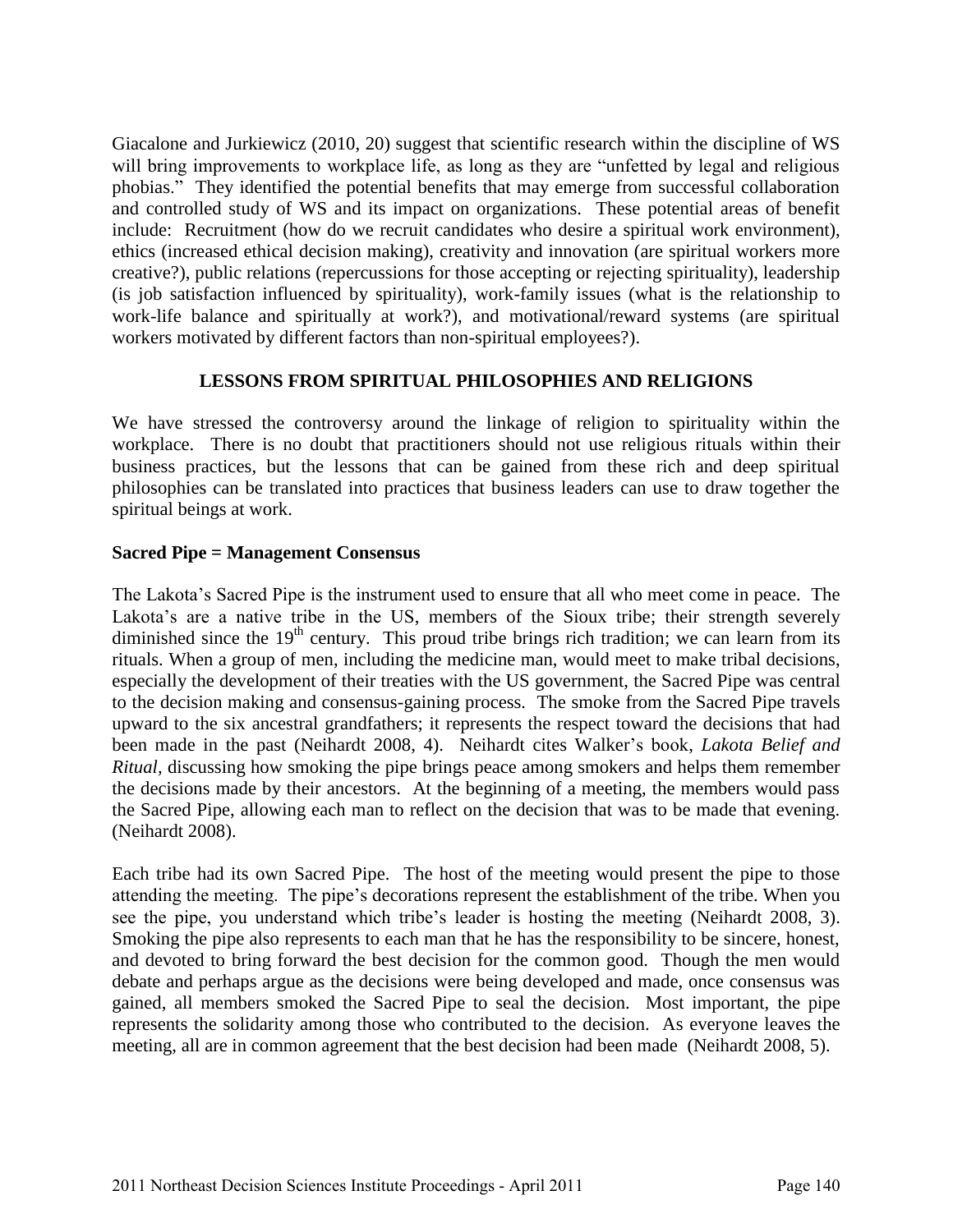In parallel, the Sacred Pipe still exists today in real-world business decision making. No, there is no smoking at the meetings, but there are minutes gathered which allow those in attendance to reflect on prior decisions. Also, attendance is taken so that the identity of each member at the meetings is recorded and made public for all to see. Most important, managers who fight it out during the meeting may find a social tradition at the end of the meeting to celebrate the consensus gained among all parties. Regardless of where the individuals stand during the debate, everyone walks out of the meeting supporting the group decision. Cocktails, dinner, cigars on a fancy balcony, may all be part of corporate celebrations that are reflective of the spirituality among the decision makers to work toward the common good.

# **Spiritual Reflection = Managerial Empowerment**

Moberg and Calkins (2001) used the writings of St. Ignatius Loyola (1491-1556), the founder of the Society of Jesus, to draw out the essential ingredients that can be translated into a process of managerial reflection that may lead to better decision-making and true empowerment. St. Ignatius' process of reflection is over 500 years old. These Spiritual Exercises were developed for Christian believers; the structure of these exercises used "imagination, role-modeling, and the integration of reason with the emotions" as a means to enhance the spiritual reflection of these Christian disciples (Moberg and Calkins 2001, 257).

Moberg and Calkins bring this process forward to us today as a four-phase process that leaders can use in their daily routines. The process engages the manager's emotions and imagination. It is a strong model for reflection that begins with the individual's experiences and moves toward reflection, conceptualization, and then experimentation. Moberg and Calkins (2001) cite the testimony of Bell and Howell CEO, Charles Percy. He would reflect for 45 minutes each night before bed. This regular evening ritual is similar to the Hindu form of meditation. Percy's evening reflections were modeled after the exercises inspired by St. Ignatius' writings. His meditative reflections allowed him to consider specific questions or simply focus on conflicts, expectations, attitudes, and whatever else may have been on his mind.

The essential part of the process is that it allows the manager or the employee to draw on his or her real-world experiences; these experiences may otherwise be lost in the hurried life-style of today's over-worked leaders.

The benefit of this reflective process is two-fold. These reflective practices can be used by leaders, but they can also be taught to employees. As employees are given these advanced tools, they will be more apt to offer solutions to workplace problems as they draw upon their experiences within the realm of quiet reflection. Essential is that the reflective process remain absolutely voluntary (Moberg and Calkins 2001). Once again, a process that has a spiritual undertone must be presented to the employees cleansed of any religious reference.

In conclusion, Moberg and Calkins (2001) propose that St-Ignatius Loyola's approach touches many of the themes which are central to contemporary business ethics (virtue, role modeling, emotional engagement, interpersonal relationships). Done well, the Spiritual Exercises offer clear- headedness to both leaders and their employees.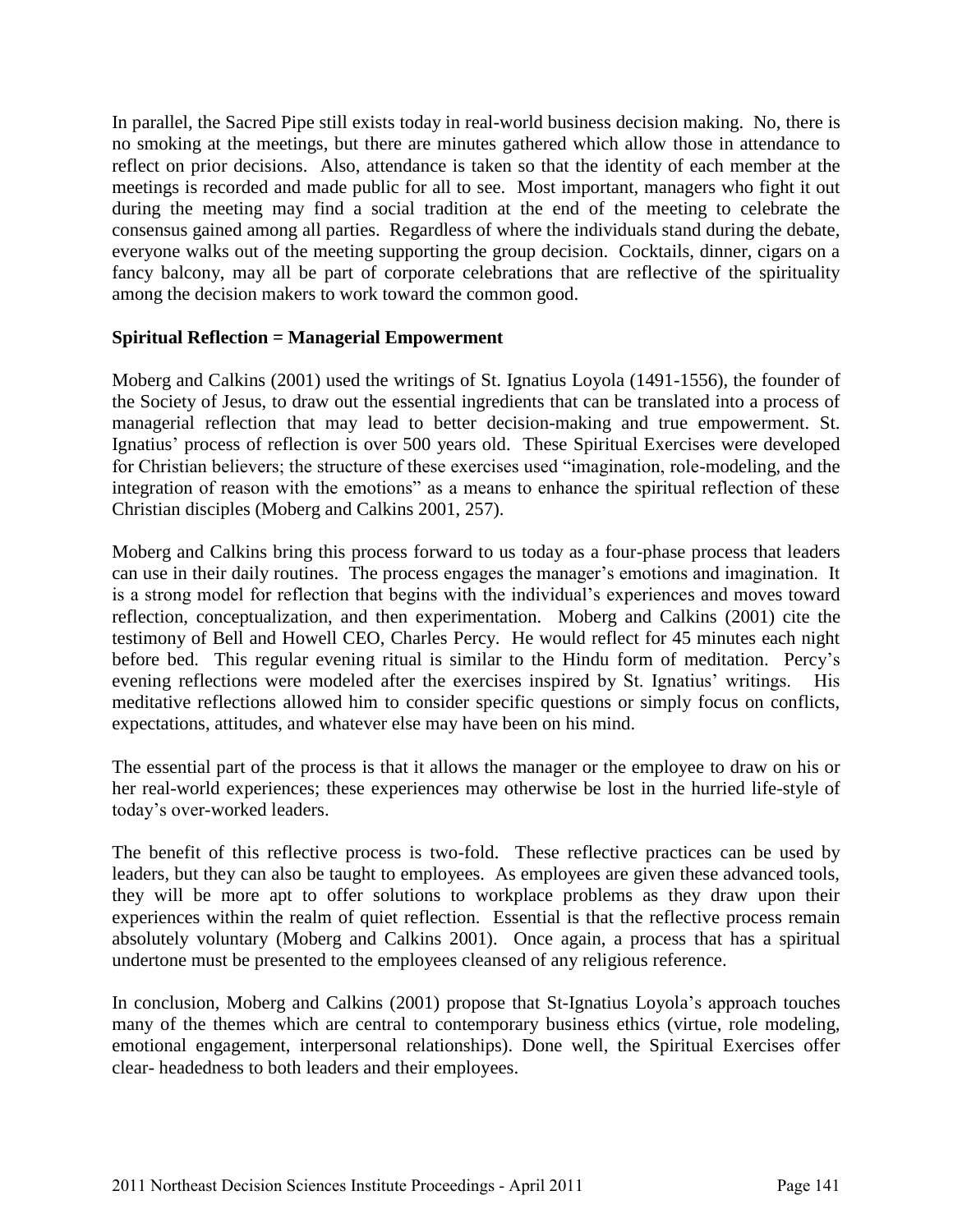# **Eastern Spiritual Philosophies = Modern Management Vision Statements**

Corner (2009) extends the theory on the relationship between workplace spirituality and business ethics by integrating lessons from ancient Eastern spiritual traditions, such as yoga. The yogic self control ("Yamas" in Sanskrit) is comprised of five practices for harmonizing and deepening social connections in the Workplace within any community.

Most of the Eastern cultures are aware of yoga (in Sanskrit it means to join). Yogic practices include Asanas (static posture), breathing practices (pranayama), and meditation (Sivananda 2007). These Yogic practices are relatively new to the West, when compared to the ancient philosophies of Yama. The practice of yoga achieves a permanent state of peace, joy, and selfless dedication to humanity (Satchidananda 2004).

The five practices of Yama come from an uncertain period over 3000 years old (Vishnu-Devananda. 1981). They are designed to harmonize a person's social interactions. Harmonized relationships are needed because any discordance disturbs the mind (Corner 2009). Great examples of those who practiced the Yamas is Mahatma Gandhi, who practiced non-violence, "Ahima." Charles Darwin demonstrated the use of truthfulness and honesty "Asteya," when reflecting authorship of his book, "Origin of The Species" in 1856.

Driscoll and McKee (2007) also bring forward the connections between spirituality in the workplace, ethical organizational culture, and authentic transformational leadership. They provide examples of spiritual storytelling by leaders that give employees the capacity to understand the goals and objectives of the enterprise. A double win-win situation occurs: the leader becomes more attainable and may feel more efficient in his or her work. Simultaneously the work is accomplished by a conscious employee who's more aware of the businesses vision and values.

These spiritual philosophies can be foundational for the development of organizational mission and vision statements. Values-based organizations that build their processes on such spiritually healthy philosophies will enjoy longevity that will be felt for decades as the organization thrives in the changing environments which are prevalent in Capitalistic cultures.

# **Jainism ≠ Nazism**

The philosophy of Jainism has similarity to Buddhism, Hinduism and the Tibetan philosophy. The religion prescribes a path of total non-violence towards all living things. For example, a root vegetable is not harvested, because it would be considered a practice of killing, which is against the philosophy of Jainism. We recognize that this practice may only exist with individuals who are fundamentalists, but demonstrates the full range of this non-violent philosophy. The existence of Jainism goes back over 2500 years. It's the smallest religion but among those considered most important (Foot 1999).

The Religious symbol of Jainism is the Svastika. Its definition is *the state of goodness*. The Svastika represents the "Kosmos;" the four worlds: men, gods, fauna, and the world of devils. The moral code of that religion possessed five vows (non-violence, sincerity, honesty, chastity,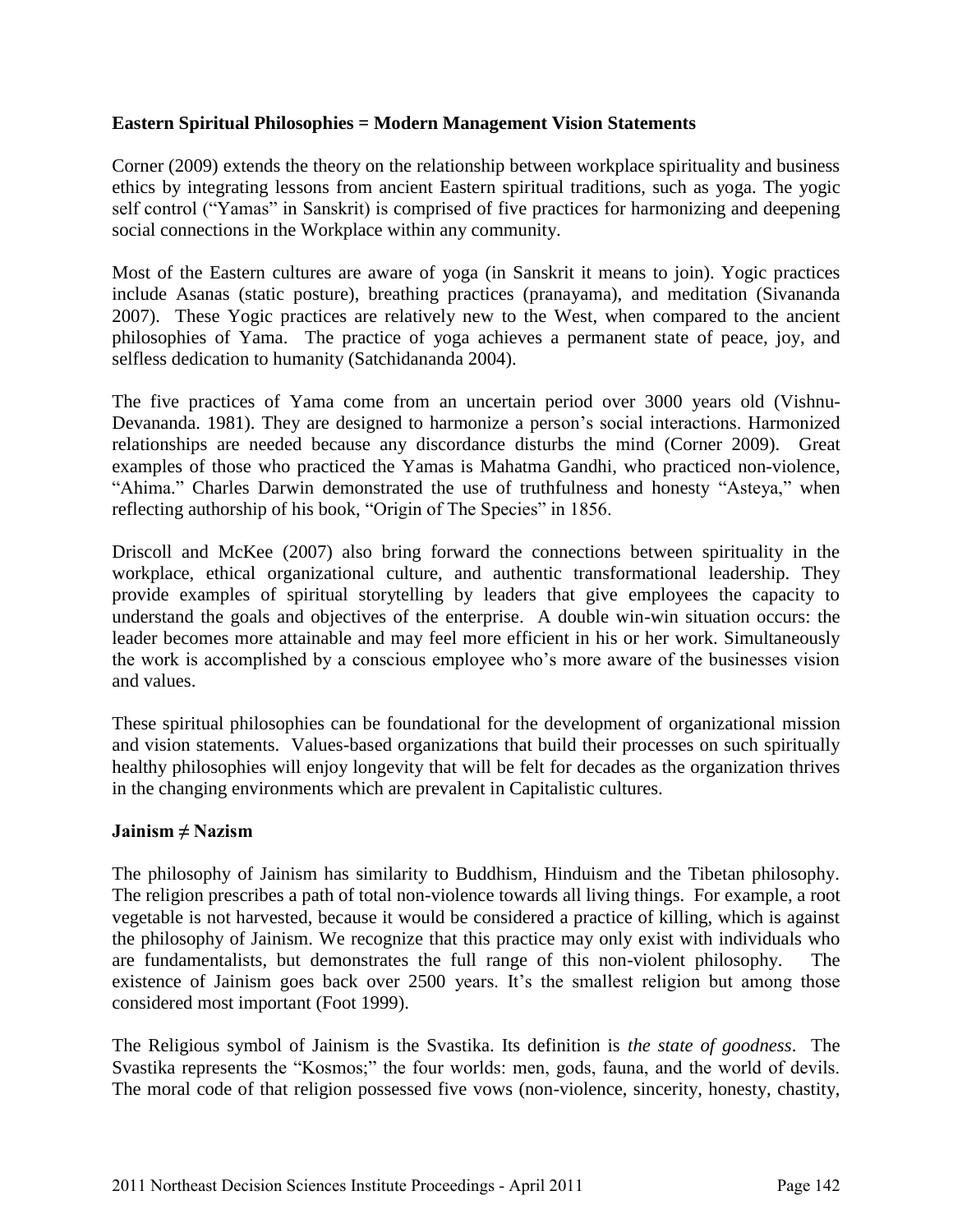and non-attachment of material). The form was adopted by Adolf Hitler and the Third Reich as its political party insignia in 1920. After World War II, this emblem was almost completely eliminated in the West due to its connection to the evil outcomes of the Nazi's. This is in complete opposition with the pure philosophy of Jainism. (Changing Times 2005).

The lesson is that a leader may be able to use the values of a spiritual philosophy to manipulate followers. This is warning that aligns with the concerns of some WS authors on the use of spirituality in the workplace.

# **Extreme Example of Religion at Work = Warning To Practitioners**

Proulx's (2006) work focused on the presence of religion in the workplace. Though rare in Quebec, she did find more instances in the USA, where religious artifacts and practices were explicitly present in the workplace. She articulated in detail the story of one Canadian company, Tomasso Corp. This company produces frozen Italian meals and is owned by Mr. Jean-Robert Ouimet, who is a conservative Catholic. Proulx documented his model for leadership, which he had developed while earning his doctorate. Mr. Jean-Robert Ouimet was so confident in his business philosophy, that he said, "I challenge anyone to be successful in business without a spiritual presence." He further stated, "Without God, we don't go far" (Proulx 2006). He had no constraint in openly promoting his own values (Driscoll and McKee 2007). Proulx's (2006) work revealed less spirituality and more explicit religious presence within Ouimet's organization. Mr. Ouimet had developed his philosophy in the form of a Management Guide, which he titled, "Gold Book." The "Gold Book" (Le Livre Doré) was a direct summary of his doctoral thesis, which was titled, "Management Tools for Maintaining Happiness and Productivity." Proulx found religious artifacts in the form of religious posters, a dedicated room where employees could pray, the presence of prayer before board meetings, and the ability for employees to volunteer at charity organizations during working hours. Proulx commented that Mr. Ouimet even required a moment of silence before his meetings with her.

Mr. Jean-Robert Ouimet was very clear in his hiring practices. He was not shy in describing his hiring philosophy, which is, "To work for me, you must believe; otherwise you won't be happy working in my business." Before hiring a new employee, he would meet with both the employee candidate and his or her partner in a social setting. This provided Mr. Ouimet an opportunity to fully evaluate the spiritual life-style of the candidate. After hearing of this practice, Proulx asked Mr. Ouimet what may happen if the employee candidate arrived at the lunch meeting with his same-sex partner. Mr. Ouimet did not directly answer; there was complete silence. Ultimately his response to Proulx was "no homosexual has applied to my business." He did acknowledge that it may happen one day. He finished by saying, "God loves everyone" (Proulx 2006).

Proulx did not find any conflict within the Tomasso Corp., but it is most likely due to the owner's hiring practices that resulted in a like-minded work group of practicing Catholics. Everyone is on the same page. As of the writing of this paper, we are not aware of any filed discrimination suits. Oddly, the conflict arose from the owner's son, Mr. Robert Ouimet, Jr. Proulx suggested that observers of Tomasso Corp. were perplexed by the owner's explicit display of religiosity. While Ouimet Jr. was working for the father's parent company, he had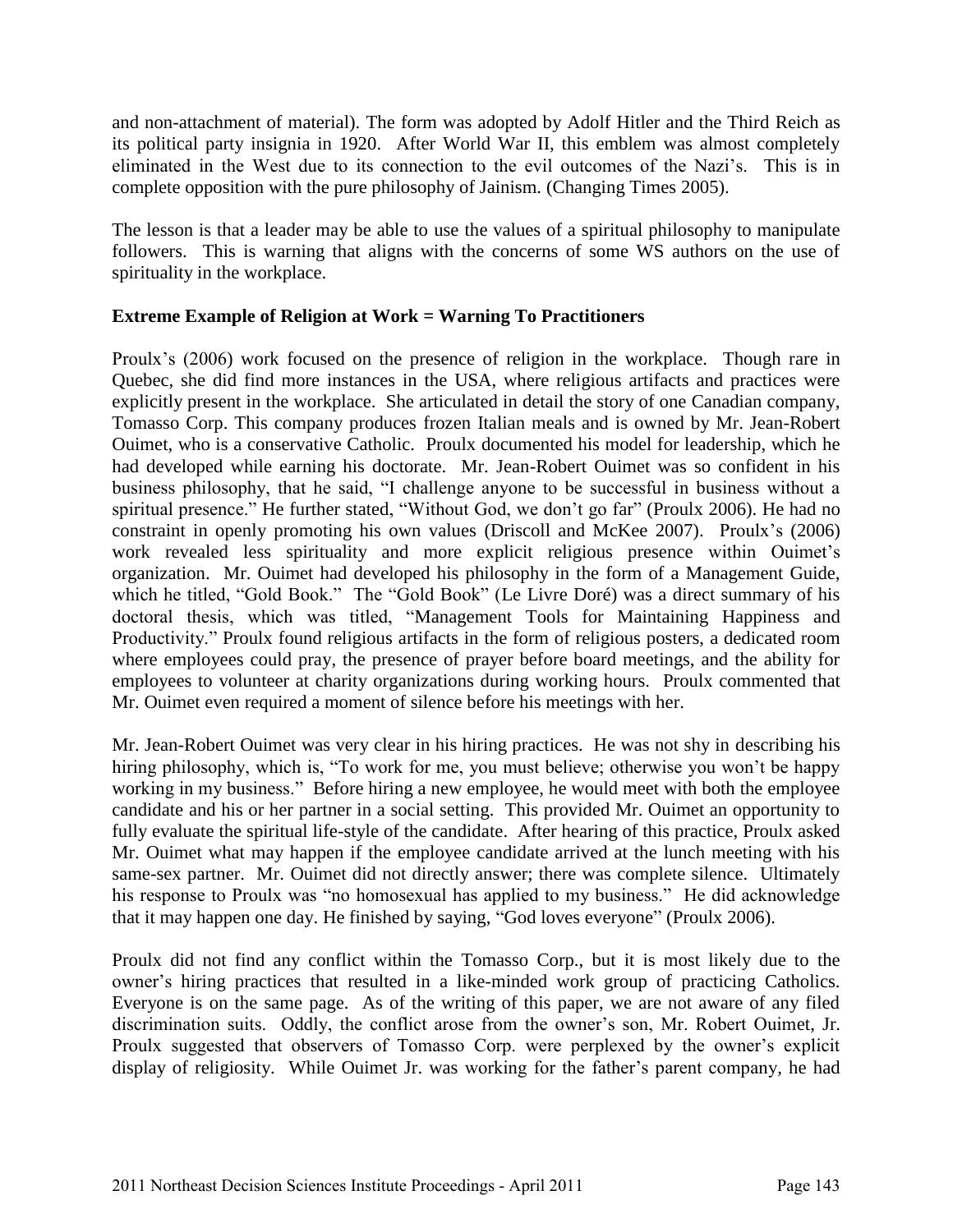confided to a journalist that he felt that religion has no place in a commercial business. That conflict between the father and son nearly landed them in court.

On the opposite end of the spectrum Proulx (2006) offers the example of Cascades Corporation, which considers spirituality less important. For example, if an employee candidate includes on the application any reference to spirituality as a component of their personal life-style, there is a good chance that this person may not get an interview. The company-position is that an employee's spiritual activities should be private. The company prefers focusing on employee well-being and treating each with dignity and respect.

Proulx (2006) concluded by saying that there is a lack of consensus when discussing the meaning of Workplace Spirituality. WS means different things to different people and Proulx's extreme examples demonstrate this lack of agreement. The lesson to practitioners is to strike the balance where spirituality is inclusive, secular, non-threatening, and most important, non-discriminating.

# **ARE FUTURE LEADERS AND MANAGERS LEARNING ABOUT THE VALUE OF WORKPLACE SPIRITUALITY?**

Managers gain their knowledge and skills from a variety of sources, some directly from an industry providing a lifetime of hands-on experience, others learn business skills from working in their families' businesses, others start businesses as entrepreneurs and learn as they grow, and many come from business schools. Individuals who intentionally plan a career in business will often enter a graduate business program leading to the Master of Business Administration (MBA) degree. The International Assembly for Collegiate Business Education (IACBE) and The Association to Advance Collegiate Schools of Business (AACSB) are the specialized accrediting bodies for institutions that offer business education programs. Although business education includes the disciplines of Management, Marketing, Accounting, Finance and Managing Information Systems, this article focuses on the discipline of management, which is a dominant discipline within graduate level business education (Mackenzie and Smith 2009). An appropriate management curriculum, as defined by the IACBE includes 1) management principles, 2) organizational behavior, 3) human resource management, and 4) operations management. The IACBE standards are established to "ensure that students understand and are prepared to deal effectively with critical issues in a changing global business environment" (IACBE Accreditation Manual 2006, 73).

The Workplace Spirituality literature is nestled within the discipline of Organizational Behavior (Pawar 2009), which is classified as a primary knowledge area for management education (IACBE Accreditation Manual 2006). It may therefore be assumed that workplace spirituality is part of the business curriculum. We suggest that is an assumption that cannot be made. We further suggest that it is unclear as to whether WS is explicitly discussed in business school. Perhaps the WS concepts are being taught, but without using the "S" word. Thompson (2000) asks whether you can train people to be spiritual. He suggests that "trainers who help people develop supervisory skills, teach them how to deal with difficult colleagues, or coach them on their career paths are providing training in spirituality – just under different names" (Thompson 2000, 18). His research had found that High Schools are starting to provide spiritual training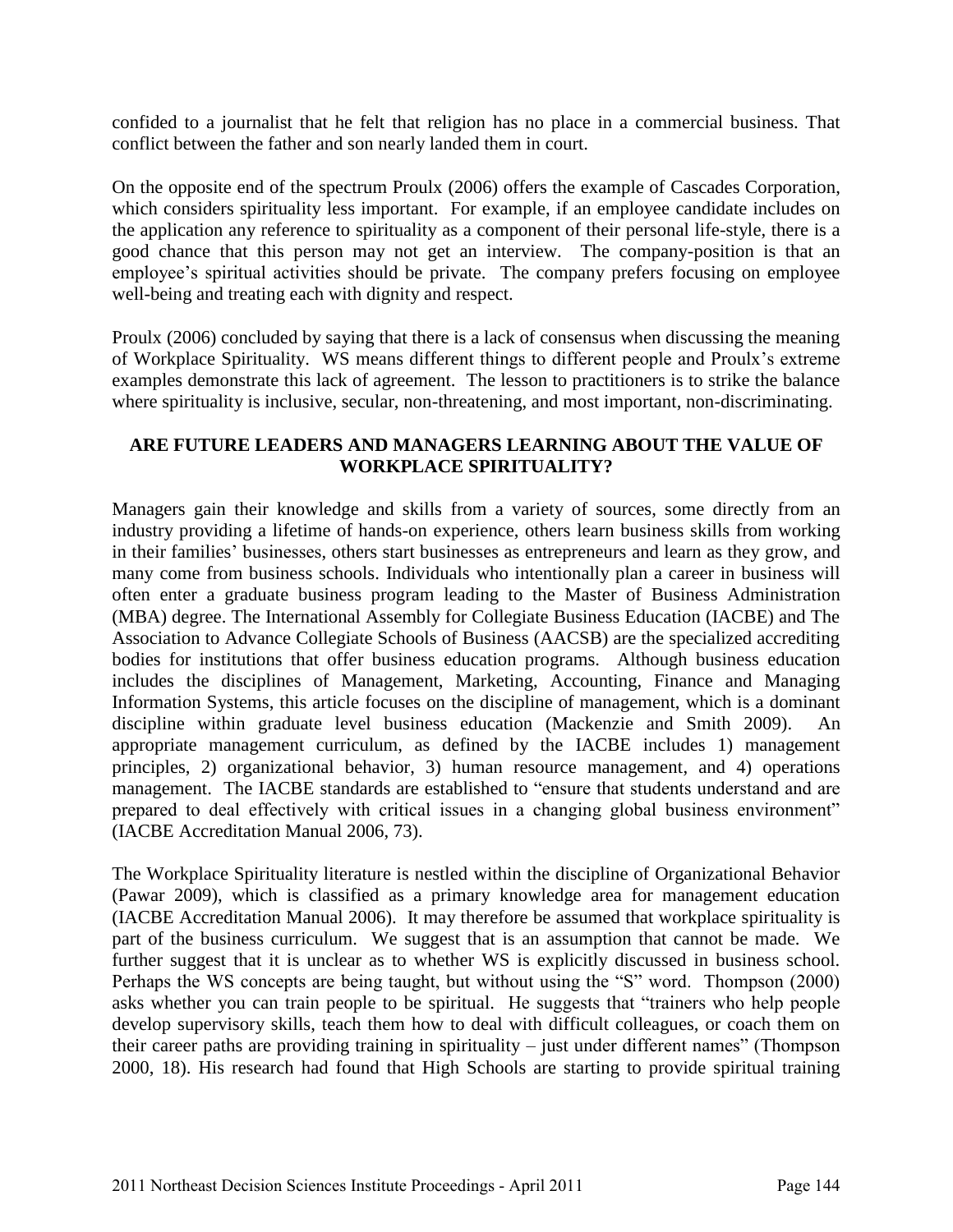under the Character Education Movement, which gained impetus after the shooting at Columbine High School in Colorado (Thompson 2000).

Grzeda and Assogbavi (2011) suggest that business education still focuses heavily on teaching future leaders how to pursue profitability and exploiting every opportunity for continuous growth. They draw from the healing disciplines, and more specifically Tikkun olam, to recommend a conceptual approach for management education. Briefly, Tikkum olam, translated "repair of the world," encourages social action directed at the community or society with the intent of healing social ills. Grzeda and Assogbavi (2011, 243) suggest that management education needs to be authentically transformed by "essentially substituting an orientation toward *repair of the world* to replace profitability as the ultimate business goal."

Before we move forward with a transformation of management education, we recommend that we look at what *is* being taught in today's graduate programs. We recognize that general ethics and philosophy is traditionally taught within the general education curriculum of undergraduate programs. Business ethics is most likely integrated into the business and management curriculum. Yet, we suspect that spirituality is limited to the academic disciplines of theology and philosophy. Since management is the science of oversight, most often of labor, which translates to mean people, we suggest that managers should actively learn to engage and manage the spiritual person. Our proposal for research will allow us to better understand whether our future leaders are receiving the knowledge and skills they will need to fully engage their employees.

# **A PROPOSAL FOR RESEARCH**

The purpose of this research proposal is to gain a better understanding of what WS concepts are being taught to graduate students within business education programs. The study is designed to be exploratory in nature (Morse and Richards 2002, 27-28) and will use descriptive statistics to describe the data collected, and qualitative methods to draw meaning from the data and to extract tentative conclusions and recommendations (Kidder 1981, 103). Any human subject research will include approval by the Dowling College IRB.

The study will be conducted in three stages. Stage *one* will include a review of the business curriculum for a random sample of graduate business programs. Stage *two* will include a questionnaire to graduate professors that will probe and explore the results from the stage one syllabus review. Stage *three* will include a questionnaire to current graduate students to explore whether they have observed any reference to spirituality within their current or previous workplaces. These students will be provided definitions of WS and asked whether they have seen any such behaviors demonstrated within their current or previous work environments.

# **Stage One Sample**

The population and sampling frame for Stage One is the colleges included in the most recent publication of the *US World Report on Best Colleges*. The non-probability based, purposive sample drawn from this sampling frame will be randomly selected. Ten colleges with graduate business programs will be drawn from the group of *most* selective schools. Ten colleges with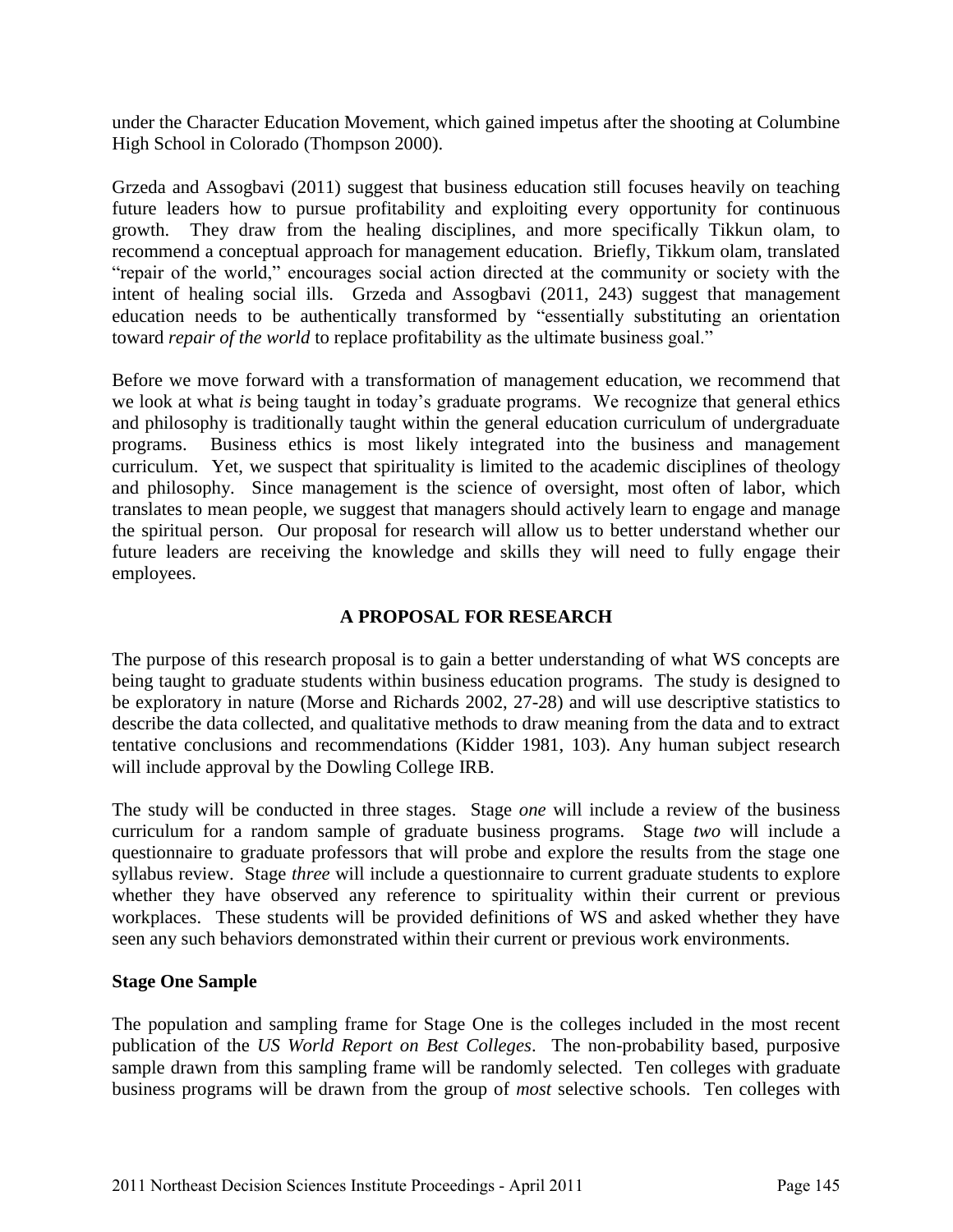graduate business programs will be drawn from the group of *more* selective schools. Ten colleges will be drawn from the group of *selective* schools. The sample size will be a total of thirty graduate business programs in the United States.

# **Stage One Program Review**

The program website for the graduate MBA program will be used to gather stage one data. The following data elements will be collected:

- Is there any required course in the curriculum which includes the term spirituality in its title?
- Is there any elective course in the curriculum which includes the term spirituality in its title?
- Review the course description for any leadership courses and organizational behavior courses to determine if the term spirituality is included in the description.
- Capture the name and contact information for the professors teaching Leadership and Organizational Behavior courses within the program.

# **Stage One Syllabus Review**

Search for the syllabus for the Organizational Behavior course offered within the graduate program. Review those syllabi for the following:

- Any evidence that Workplace Spirituality is being covered within the course.
- Any evidence that Workplace Spirituality *like* concepts are being covered within this course. This will include concepts such as: ethics, consciousness, transformational leadership, organizational citizenship behaviors, servant leadership, etc.

# **Stage One Analysis**

Descriptive statistics will be captured and reported.

# **Stage Two Sample and Questionnaire**

One hundred percent of the professors teaching either leadership or organizational behavior will be contacted to explore and probe the results gathered from stage one. These professors will be asked to comment on the workplace spirituality concepts that are discussed in their classes. Open-ended questions will be used to gather rich data.

#### **Stage Two Analysis**

Content analysis will be used to reduce the data from the responding graduate professors and to draw tentative conclusions.

# **Stage Three Sample and Questionnaire**

A sample of convenience of 50 current graduate MBA students will be provided descriptions of workplace spirituality definitions. The students will be asked to describe any observed behaviors or references they have experienced at their current job or any previous job.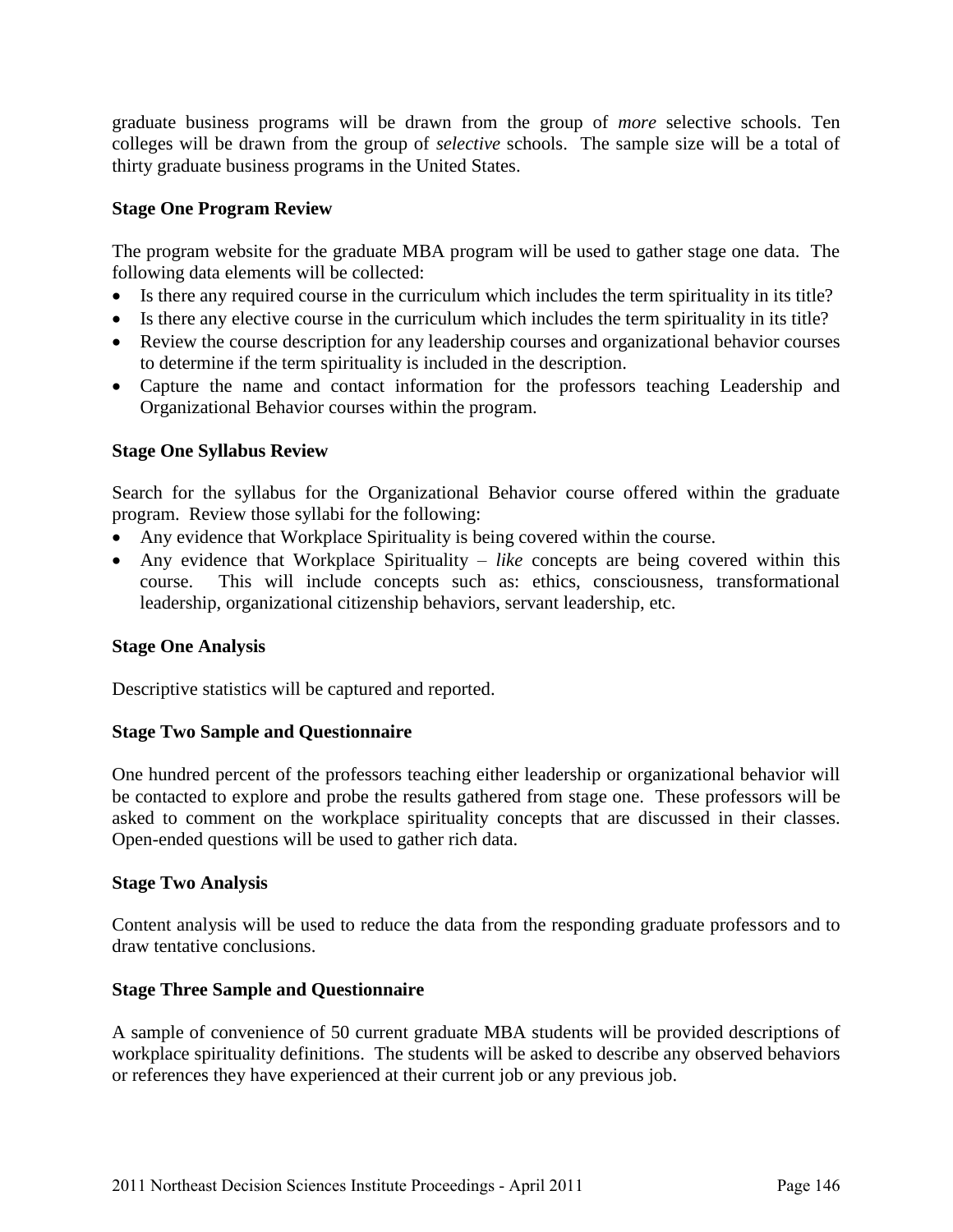#### **Stage Two Analysis**

Content analysis will be used to reduce the data from the responding graduate students and to draw tentative conclusions.

#### **OPEN DISCUSSION FOR MANAGEMENT THEORISTS AND PRACTITIONERS**

The literature suggests that there is a lot of controversy within the emerging field of Workplace Spirituality. Many scholars' basic aim is to "make the area of spirituality at work research more legitimate and mainstream to organizational studies" (Karakas 2010, 92). The purpose of our paper is to invite open discussion on the topic of spirituality in the workplace. To spur discussion, we have presented knowledge drawn from the literature as well as lessons that have emerged from the spiritual philosophies. We have also proposed a research process that will explore academic business programs to determine whether workplace spirituality has entered into the academic preparation of future managers. Perhaps we can now apply the once considered *New Age* philosophies to current workplace strategies. On the other hand, perhaps it more effective to continue to train and use the concepts of workplace spirituality under their covert labels and avoid the controversy in using the "S" word.

# **REFERENCES**

- Ashmos, D. and D. Duchon. 2000. Spirituality at work: Conceptualization and measure. *Journal of Management Inquiry,* 9(2), 134-145.
- Changing Times. 2005 (May 6). *The Statesman.* New Delhi. Retrieved January 11, 2011, from Research Library. (Document ID: 833394131). p. 1.
- Cohen, Sacha. 1997 (March). Review of the book, *Stirring of the Soul in the Workplace,* by Alan Briskin. *Training & Development,* 51(3), 57-58.
- Corner, Patricia Doyle. 2009. Workplace spirituality and business ethics: Insights from an Eastern spiritual tradition. *Journal of Business Ethics,* 85, 377-389.
- Daniel, Jose Luis. 2010. The effect of workplace spirituality on team effectiveness. *Journal of Management Development,* 29(5), 442-456.
- Driscoll, Cathy, and Margaret McKee. 2007. Restorying a culture of ethical and spiritual values: A role for leader storytelling. *Journal of Business Ethics*, 73, 205-217.
- Duchon, D. and D.A. Plowman. 2005. Nurturing spirit at work: Impact on work unit performance. *The Leadership Quarterly,* 16, 807-833.
- Foot, John Edward Andrew. 1999. Non-violence in the Indian religious tradition. M.A. dissertation, University of Windsor, Canada. Retrieved January 11, 2011, from Dissertations & Theses: The Humanities and Social Sciences Collection.(Publication No. AAT MQ52548).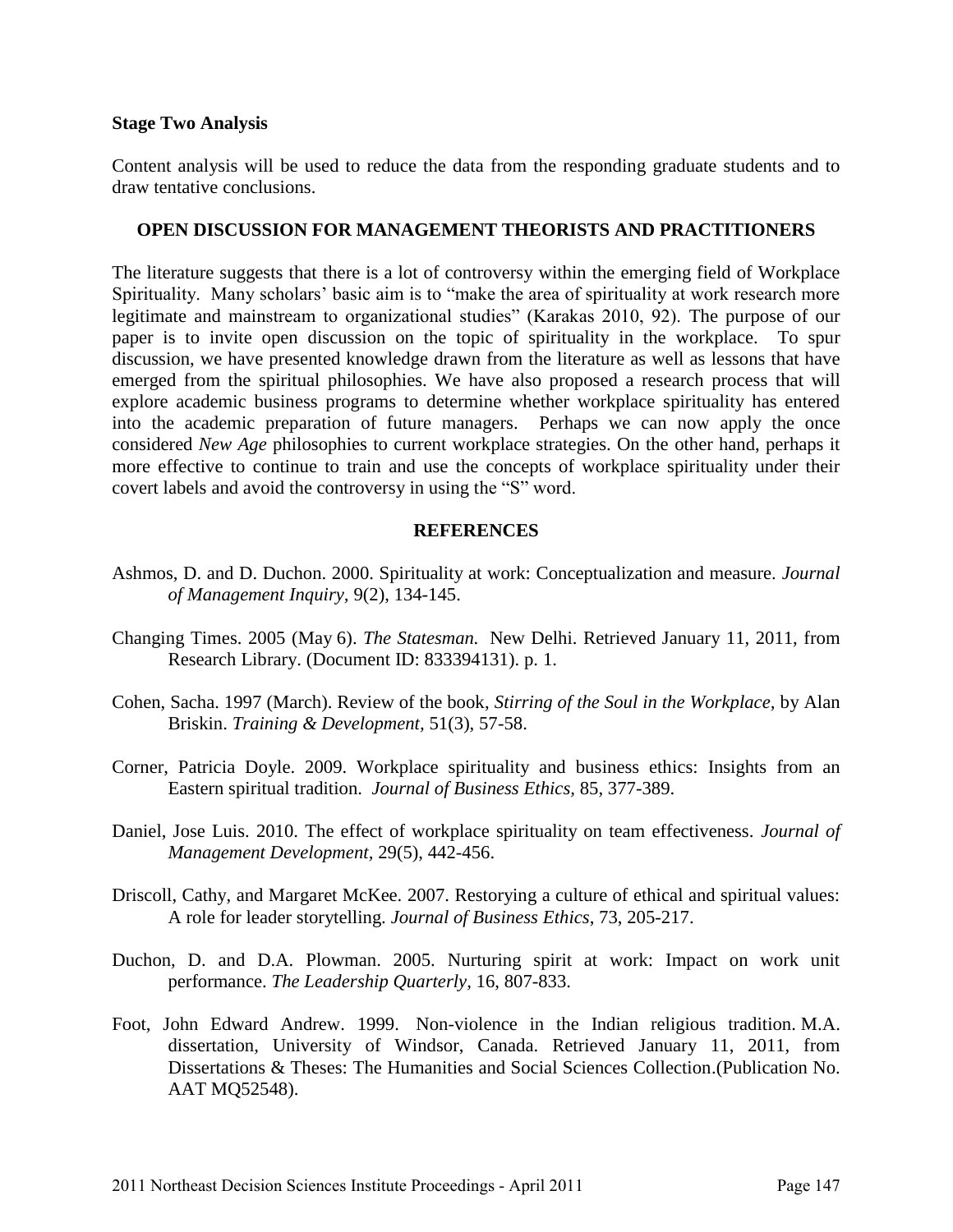- Garcia-Zamor, J.C. 2003. Workplace spirituality and organizational performance. *Public Administration Review,* 63(3), 355-363.
- Giacalone, R. and C.L. Jurkiewicz. 2003. "Toward a science of workplace spirituality" In Giacalone, R. A., and C.L. Jurkiewicz (eds) *Handbook of Workplace Spirituality and Organizational Performance.* Armonk, NY: M.E. Sharpe.
- Giacalone, R. and C.L. Jurkiewicz. 2010. "The science of workplace spirituality" In Giacalone, R. A., and C.L. Jurkiewicz (eds) *Handbook of Workplace Spirituality and Organizational Performance, 2nd edition.* Armonk, NY: M.E. Sharpe.
- Grzeda, Maurice and Tov Assogbavi. 2011. Spirituality in management education and development: Toward an authentic transformation. *The Journal of American Academy of Business,* 16(2), 238-244.
- IACBE Accreditation Manual. 2006 (September). IACBE. Section 3.2 Common Professional Components. URL: http://www.iacbe.org/ (see link for accreditation manuals and forms). (Last viewed November 19, 2006.)
- Jain, Dipak. 2011. Presentation to attendees of the Sivananda Ashram workshop on January 2, 2011, Nassau, Bahamas. Note: Dr. Dipak Jain is the former Dean of the Kellogg School at Northwestern University, Evanston, Illinois.
- Karakas, Fahri. 2010. Spirituality and performance in organizations: A literature review. *Journal of Business Ethics,* 94, 89-106.
- Kidder, L. H. 1981. *Research Methods in Social Relations, 4th edition.* New York: Holt, Rinehart & Winston.
- Leigh, Pamela. 1997 (March). The new spirit at work. *Training & Development,* 51(3), 26-33.
- Mackenzie, M.L. and J.P. Smith. 2009 (Summer). "Management Education for Library Directors: Are Graduate Library Programs Providing Future Library Directors With the Skills and Knowledge They Will Need?" *Journal of Education for Library and Information Science.* 50(3), 129-142. ISSN: 0748-5786.
- Marques, J. 2005. Socializing a capitalistic world: Redefining the bottom-line. *Journal of American Academy of Business,* 7(1), 283-287.
- Marques, Joan F., Eugene Allevato, and Svetiana Holt. 2008 (Winter). Linking quality management and emotional intelligence to workplace spirituality. *Organization Development Journal*, 26(4), 81-88.
- Milliman, J., J. Ferguson, D. Trickett and B. Condemi. 1999. Spirit and Community at Southwest Airlines. *Journal of Organizational Change Management,* 12(3), 221-233.